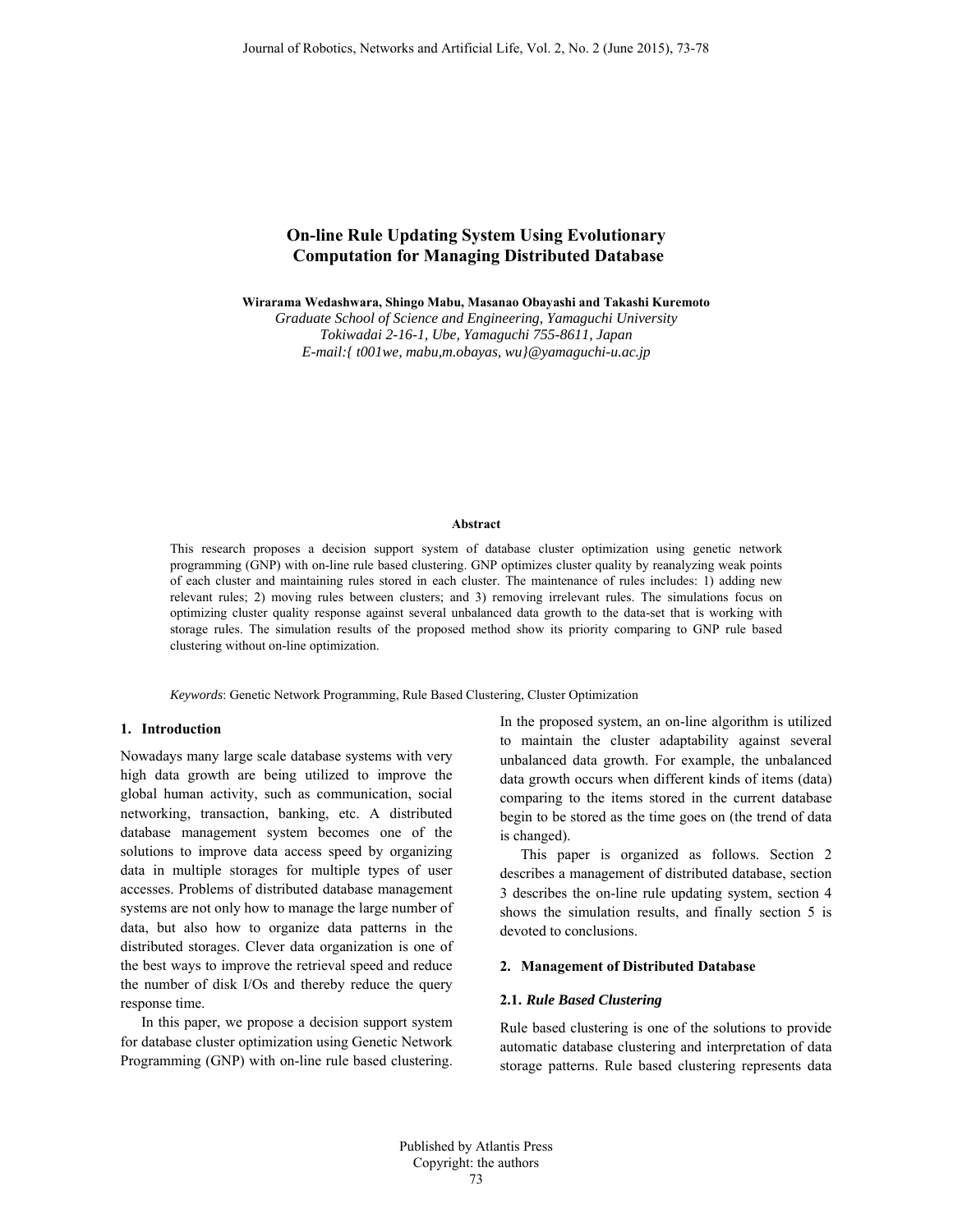

Fig. 1. GNP Implementation on Cluster Optimization.

Table 1. Gene Structure of GNP Corresponding to the Program in Fig. 1.

| $\mathbf{i}$            | NTi              | Ai            | Ri             | Ci             |
|-------------------------|------------------|---------------|----------------|----------------|
|                         |                  |               |                |                |
| $\mathbf{1}$            | 1                | $\theta$      | $\overline{0}$ | $\overline{4}$ |
| $\sqrt{2}$              | 1                | $\mathbf{0}$  | $\overline{0}$ | $\overline{7}$ |
| $\overline{\mathbf{3}}$ | 1                | $\mathbf{0}$  | $\overline{0}$ | 9              |
| $\overline{4}$          | $\overline{2}$   | A             | 1              | 5              |
| 5                       | $\overline{2}$   | A             | $\overline{2}$ | 6              |
| 6                       | $\mathbf{2}$     | B             | $\mathbf{1}$   | $\tau$         |
| $\overline{7}$          | $\mathbf{2}$     | D             | $\overline{2}$ | 8,12           |
| 8                       | $\overline{2}$   | $\mathbf C$   | $\overline{2}$ | 5              |
| 9                       | $\boldsymbol{2}$ | $\mathcal{C}$ | 1              | 10,13          |
| $10\,$                  | $\mathbf{2}$     | D             | 1              | 11,15          |
| 11                      | $\overline{2}$   | B             | 3              | 4,14           |
| 12                      | 3                | 1             | 1              | $\theta$       |
| 13                      | 3                | 2             | 1              | $\theta$       |
| 14                      | 3                | 3             | $\overline{2}$ | $\theta$       |
| 15                      | 3                | 4             | $\overline{2}$ | $\mathbf{0}$   |

patterns as rules by analyzing database structures on both of attributes and  $records<sup>3,4</sup>$ . Each clusters partitioned with different rule pool which each rule have a similarity to rules in internal cluster and dissimilarity to rules in external cluster.

#### **2.2.** *Genetic Network Programming*

Genetic network programming (GNP), an evolutionary optimization technique with directed graph structures, is used for data classification. GNP has a distinguished representation ability with compact programs, which is derived from the re-usability of nodes that is inherently equipped function of the graph structures. For the purpose of rule based clustering, GNP is useful to handle rule extraction from data-sets by analyzing the records.

A graph structure of GNP consists of three kinds of nodes: start nodes, judgment nodes and processing nodes. Start nodes represent the start positions of the

node transition; judgment nodes represent attributes to be examined in a database; and processing nodes represent the cluster numbers to which rules are assigned. The node preparation for GNP rule extraction contains two phases: node definition and node arrangement. The purpose of node definition is to preparing judgment nodes that will be combined to create rules, and node arrangement is to select important nodes for efficiently extracting a large number of rules. The node arrangement is executed by the following two sequential processes. The first process is to find template rules and the second process is to generate rules combining templates created in the first process. Templates are extracted to obtain combinations of attributes that frequently happen in the data-set. In the template extraction process, only a few numbers of attributes are used in GNP rule extraction. It aims to increase the possibility to get templates with high support<sup>\*</sup>. This node arrangement method has shown better clustering results compared to the method without template rules (i.e., all the attributes are simultaneously used in the rule extraction process $)^9$ . The rule generation in both processes is carried out by evolution (crossover and mutation) of the graph structures<sup>1, 2</sup>.

# **2.3.** *Silhouette*

Silhouette value is used to evaluate the clustering results. Silhouette provides a succinct graphical representation of how well each object lies  $v_{(1)}$  s cluster<sup>5, 8</sup>. Silhouette value is calculated by Eq. (1).

$$
s = \frac{b-a}{\max\{a,b\}}
$$
  
= 
$$
\begin{cases} 1 - a/b & \text{if } a < b \\ 0 & \text{if } a = b \\ b/a - 1 & \text{if } a > b \end{cases}
$$

 $\overline{a}$ 

<sup>\*</sup> Support shows the occurrence frequency of the rule in the database.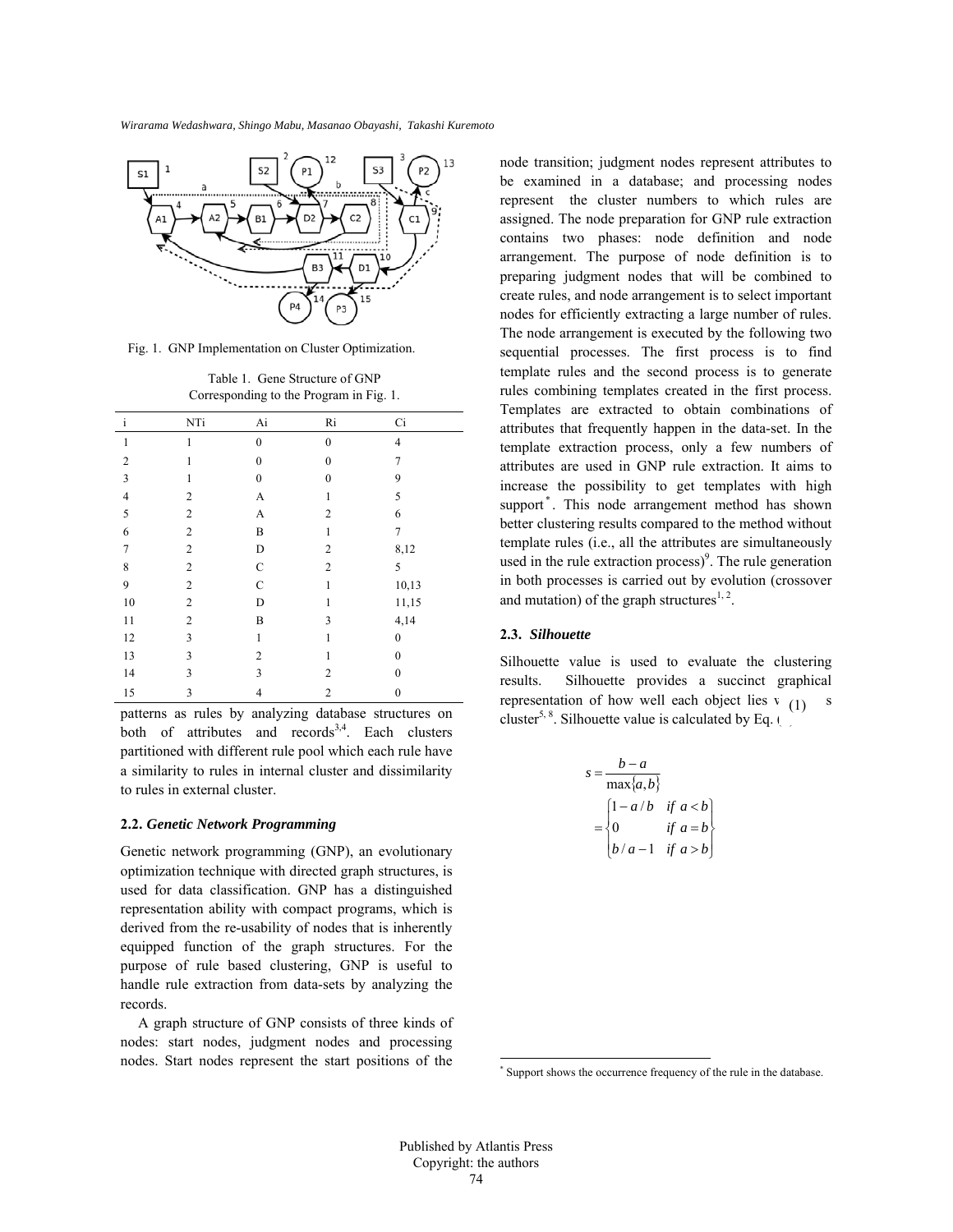| <b>Start Node</b> | <b>Extracted Rules</b>                    | Support        | Processing Node | Optimization               |
|-------------------|-------------------------------------------|----------------|-----------------|----------------------------|
|                   | $A_1{}^{\wedge}B_1$                       | 3              | PI              | Add rule to cluster 1      |
|                   | $A_1{}^{\wedge}B_1{}^{\wedge}D_2$         |                | PI              | Add rule to cluster 1      |
|                   | $A_1^{\wedge}B_1^{\wedge}D_2^{\wedge}C_2$ |                | PI              | Add rule to cluster 1      |
| 2                 | $D_2^{\wedge}C_2$                         | $\overline{2}$ | P <sub>2</sub>  | Add rule to cluster 2      |
|                   | $D_2^{\wedge}C_2^{\wedge}A_2$             |                | P <sub>2</sub>  | Add rule to cluster 2      |
|                   | $D_2^{\wedge}C_2^{\wedge}A_2^{\wedge}B_1$ | $\theta$       | P <sub>2</sub>  | Add rule to cluster 2      |
| 3                 | $C_1^{\wedge}D_1$                         | 2              | P <sub>3</sub>  | Remove rule from cluster 3 |
|                   | $C_1^{\wedge}D_1^{\wedge}B_3$             |                | P <sub>4</sub>  | Remove rule from cluster 4 |
|                   | $C_1^{\wedge}D_1^{\wedge}B_3^{\wedge}A_1$ |                | PI              | Add rule to cluster 1      |
|                   |                                           |                |                 |                            |

Table 2. Example of Rule Extraction for Cluster Optimization.

*s*: Silhouette value for a single sample. The Silhouette value for a set of samples is given as the mean of the Silhouette values of each sample, *a*: mean distance between a sample and all the other points in the same cluster, *b*: mean distance between a sample and all the other points in the second nearest cluster. A good clustering result will make the silhouette value be close to 1.0 and a bad clustering result will make it be close to -1.0. Silhouette value is used as a threshold (condition) of the rule updating.

# **3. An On-line Rule Updating System**

GNP is used to extract rules from a data-set by analyzing all the records. Phenotype and genotype structures of GNP are described in Fig. 1 and Table 1, respectively. In Fig. 1, each node has its own node number  $i$  (1–15), and in Table 1, the node information of each node number is described. The program size depends on the number of nodes, which affects the amount of rules created by the program. 1) Start nodes (rectangle) represent the start points of the sequences of judgment nodes which are executed sequentially according to their connections. Multiple placements of start nodes will allow one individual to extract a variety of rules. 2) Judgment nodes (hexagon) represent attributes of the data-set which are represented by *Ai* (in Table 1) showing an index of attribute such as price, stock, etc., and *Ri* showing a range index of attribute *Ai*. For example, *Ai=A* represents price attribute, and *Ri=1* represents value range [0,50] and *Ri=2* represents value range [51,80]. 3) Processing nodes (round) show the end points of the sequences of judgment nodes and processes the rule updating in a cluster whose cluster number is described as *Ai* in the processing node . *Ri* shows the function of the rule updating, that is,  $Ri = 1$ 



Fig. 2. Example of Silhouette Values

means adding the rule, and  $Ri = 2$  means removing the rule. For example, *P1* in Fig. 1 (node number *i*=12 in Table 1) processes an addition of extracted rules to cluster number 1. Multiple placement of processing nodes will make one individual extract variety of rules. The sequences of nodes starting from each start node  $(S_1, S_2, S_3)$  are represented by dotted lines *a*, *b* and *c*. A node sequence flows until support for the next combination of the judgment node (attribute) does not satisfy the threshold. In the node sequence, if the nodes with the attributes that have already appeared in the previous node sequence appear, the nodes will be skipped. Candidate rules extracted by the program of Fig. 1 are shown in Table 2.

When updating rules in each cluster, it is important to find attributes that are not matched with the latest data. Therefore, the attributes to be considered in the rule updating are determined by the following procedure. Fig. 3 shows an example of the Silhouette values when Silhouette values are calculated between each attribute and data in a cluster. In Fig. 2, threshold is set at 0.85, and only the attributes with Silhouette values under 0.85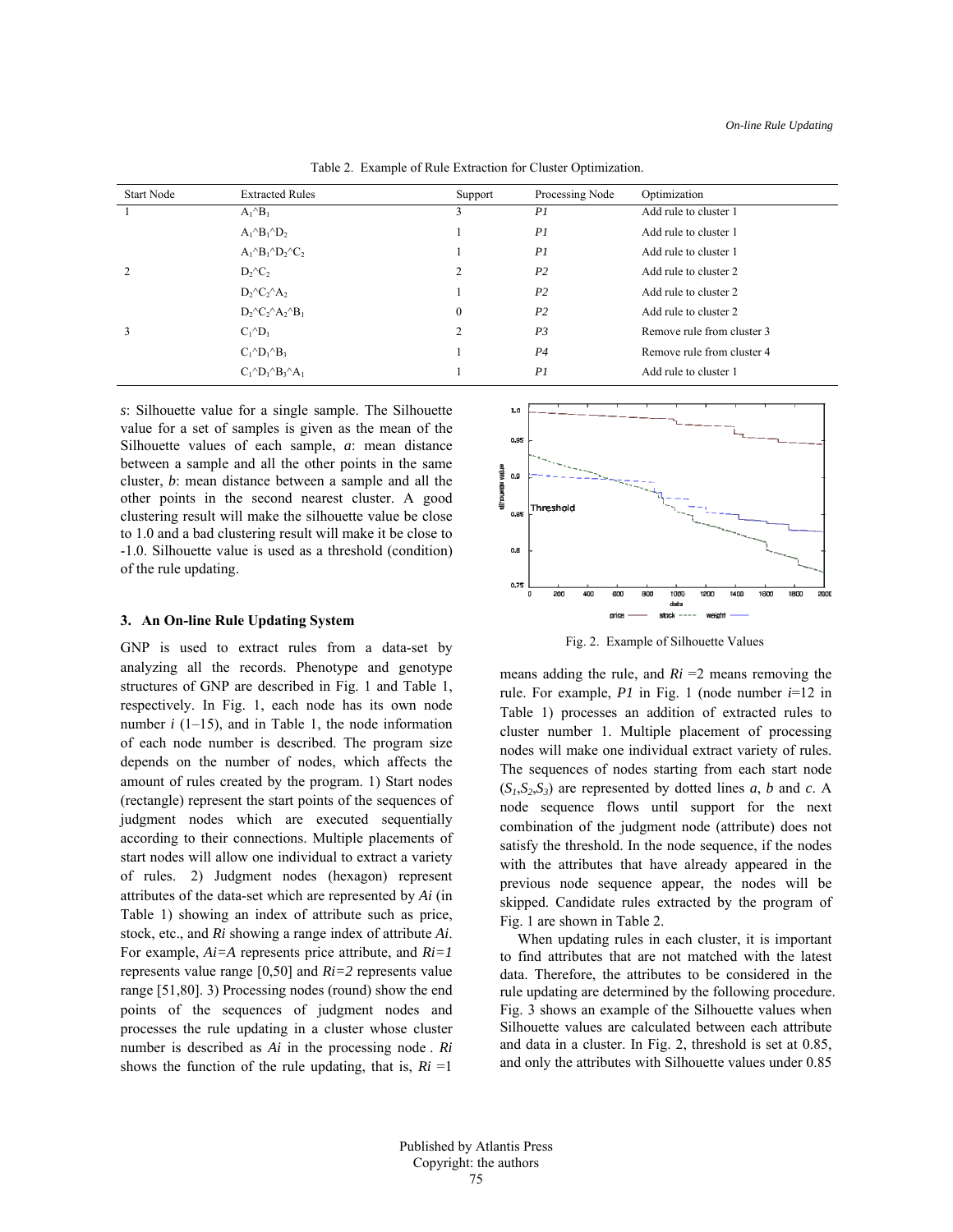*Wirarama Wedashwara, Shingo Mabu, Masanao Obayashi, Takashi Kuremoto*

will be selected for the attributes of the judgment nodes in the rule updating process. In Fig. 2, the attribute of price is not included in the rule updating of GNP because its silhouette values are never under 0.85 (rule updating is not necessary), however, the values of stock and weight for some data are under 0.85, thus those attributes are included in GNP for updating rules. Each cluster has dominant values of attributes which are the anchors of cluster quality, which then influence the silhouette values. For example, when 10 [kg] is a dominant value for the attribute of weight in a cluster, larger values than 10 [kg] would have a lower silhouette and should be moved to another cluster to improve the cluster quality.

In summary, the proposed method consists of two processes:

1) Main rule extraction process, which is a standard rule extraction with GNP considering all the attributes in a data-set. This process is executed to make initial clusters for the initial data-set;

2) Rule updating process, which is executed for only the data that have lower silhouette values than the threshold. This process is repeated until good average value of silhouette (cluster quality) is obtained.

The flowchart of the above processes is shown in Fig. 3.

### **4. Simulation**

Two kinds of simulations were carried out:

Simulation I: Comparison of silhouette values between different rule updating frequencies;

Simulation II: Comparison of silhouette values and iterations between different setting of thresholds.

### **4.1.** *Simulation Environment*

The initial data-set used in the simulations contains 1000 data with eight attributes. The data-set is created by randomly determining the attribute values in the fixed ranges of each attribute. For example, attribute 1 has an integer value between 1 and 10, while attribute 2 has a value between 1000 and 2000. To evaluate the adaptability of the proposed method, the number of data will be increased by adding randomly generated data or decreased by deleting data selected randomly.

# **4.2.** *Comparison of Silhouette Values between Different Rule Updating Frequencies*

The first simulation focuses on verifying the cluster adaptability against several unbalanced data growth of the data-set, where cluster adaptability is evaluated by silhouette values.



Fig. 3. Flowchart of Proposed Method

The adaptability is evaluated in terms of the following two points:

1) The number of data in the data-set is changing as the time goes on. The initial number of data is 1000, then every time step, 1000 new data is added to the data-set. After the number of data reaches 6000, 1000 data is decreased every time step;

 2) The rule updating is executed every after the predefined number of new data are given to the data-set (the predefined number is called "rule updating frequency"). For example, if the rule updating frequency is 1000, the rule updating is executed every increments or decrements of 1000 data.

The comparisons of the simulation results were carried out between four settings, i.e., the proposed method with rule updating frequency of 1000, 2000 and 4000, and the clustering method of standard GNP without on-line rule updating.

 The silhouette values obtained by the four methods are shown in Table 3. Star marks (\*) on the side of silhouette values indicate the times when the rule updating is carried out. In the case of the rule updating frequency of 4000, the increment of silhouette values in step 5 and 9 can be observed, which means that the rule updating is effectively carried out. The best results are obtained by the rule updating frequency of 1000, where silhouette values are stable with relatively high level compared to other frequency parameters. In step 3, although the rule updating is carried out by rule update frequency 1000 and 2000, the silhouette values decreases, because the degree of the data change is relatively large in this step.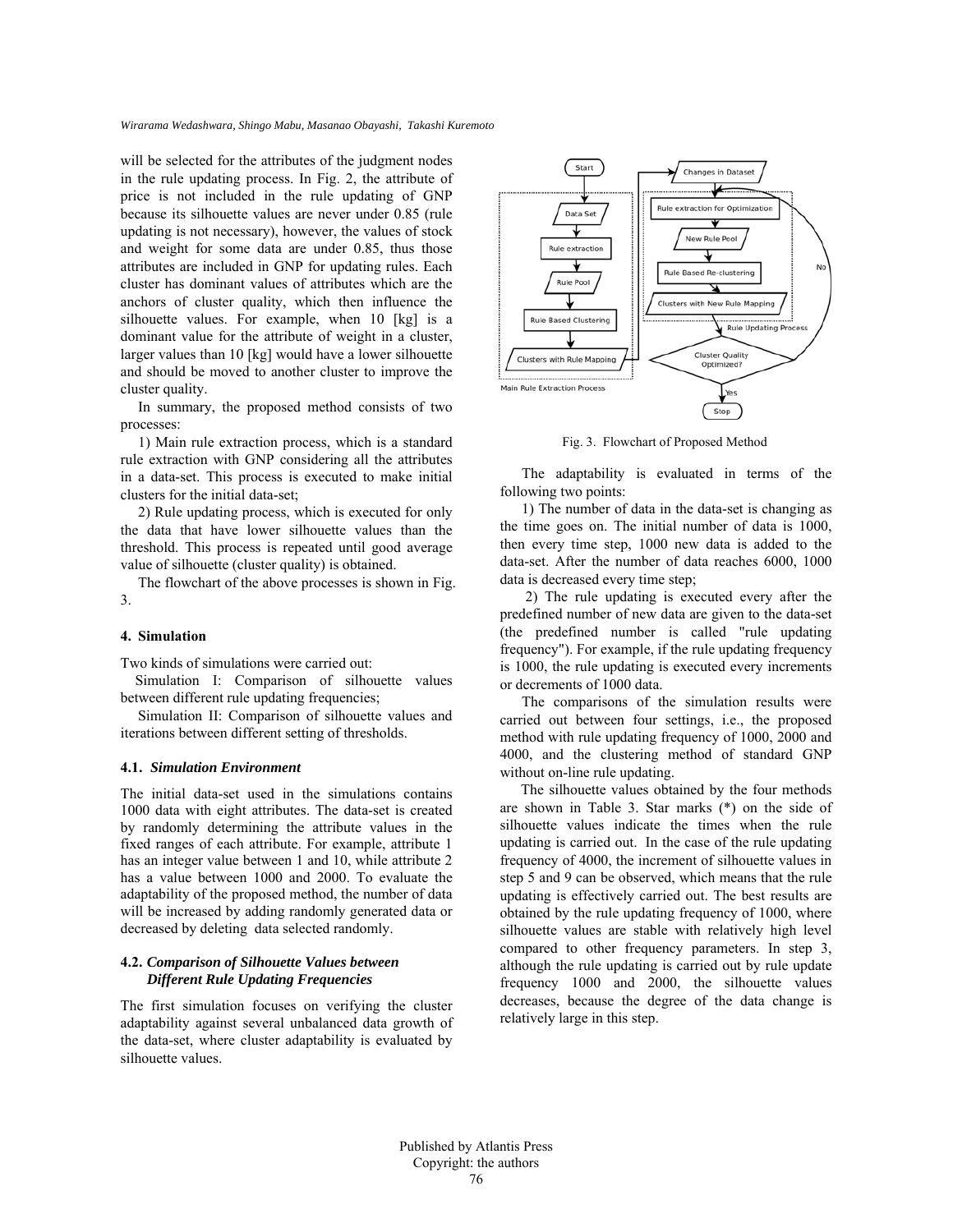| Step    | Number of Data | Increment/Decrement      | Silhouette values |                 |                 |                 |  |  |
|---------|----------------|--------------------------|-------------------|-----------------|-----------------|-----------------|--|--|
|         |                |                          | No rule updating  | frequency: 1000 | frequency: 2000 | frequency: 4000 |  |  |
|         | 1000 (Default) | $\overline{\phantom{0}}$ | 0.967             | 0.967           | 0.967           | 0.967           |  |  |
| 2       | 2000           | $+1000$                  | 0.945             | $0.965*$        | 0.944           | 0.947           |  |  |
| 3       | 3000           | $+1000$                  | 0.902             | $0.923*$        | $0.915*$        | 0.899           |  |  |
| 4       | 4000           | $+1000$                  | 0.892             | $0.935*$        | 0.902           | 0.895           |  |  |
| 5       | 5000           | $+1000$                  | 0.882             | $0.912*$        | $0.909*$        | $0.903*$        |  |  |
| 6       | 6000           | $+1000$                  | 0.812             | $0.902*$        | 0.897           | 0.887           |  |  |
|         | 5000           | $-1000$                  | 0.787             | $0.892*$        | $0.901*$        | 0.821           |  |  |
| 8       | 4000           | $-1000$                  | 0.765             | $0.901*$        | 0.888           | 0.797           |  |  |
| 9       | 3000           | $-1000$                  | 0.723             | $0.912*$        | $0.892*$        | $0.815*$        |  |  |
| 10      | 2000           | $-1000$                  | 0.698             | $0.909*$        | 0.879           | 0.802           |  |  |
| Average |                | 0.832                    | 0.938             | 0.923           | 0.885           |                 |  |  |

Table 3. Simulation Result of Rule Updating Frequency and Number of Data Comparison.

Table 4. Comparison of Silhouette Values and Iteration between Different Setting of Threshold.

|                |                | Increment | Number of iteration for each threshold of Silhouette value |      |       |      |       |      |       |      |
|----------------|----------------|-----------|------------------------------------------------------------|------|-------|------|-------|------|-------|------|
| Step           | Number of Data |           | 1.0                                                        |      | 0.85  |      | 0.7   |      | 0.5   |      |
|                |                |           | Sil                                                        | Iter | Sil   | Iter | Sil   | Iter | Sil   | Iter |
|                | 1000 (Default) | ۰         | 0.971                                                      | 153  | 0.971 | 153  | 0.971 | 153  | 0.971 | 153  |
| $\overline{2}$ | 2000           | $+1000$   | 0.945                                                      | 165  | 0.935 | 53   | 0.923 | 45   | 0.912 | 15   |
| 3              | 3000           | $+1000$   | 0.902                                                      | 201  | 0.913 | 65   | 0.902 | 53   | 0.895 | 8    |
| 4              | 4000           | $+1000$   | 0.905                                                      | 265  | 0.907 | 89   | 0.873 | 75   | 0.846 | 11   |
| 5              | 5000           | $+1000$   | 0.902                                                      | 354  | 0.913 | 102  | 0.851 | 89   | 0.802 | 9    |
| 6              | 6000           | $+1000$   | 0.878                                                      | 402  | 0.837 | 112  | 0.898 | 99   | 0.816 | 12   |
| Average        |                |           | 0.924                                                      | 278  | 0.905 | 133  | 0.935 | 126  | 0.893 | 83   |

Sil: Silhouette value, Iter: iteration

### **4.3.** *Iterations between Different Setting of Thresholds*

The second simulation focuses on comparing the iteration time and silhouette values with different settings of thresholds for several unbalanced data growth of the data-set. Iteration time in this simulation means the number of individuals generated to cover all the data in the evolution for the rule updating. Lower iteration time is required to minimize hardware resource usage, so on-line processing in this paper means that the re-organizing the clusters can be executed in less iteration time than the method without on-line rule updating. Data-set used in the simulations has 1000 data with 8 attributes. The adaptability is evaluated in terms of the following two points. 1) The number of data in the database is changed as the time goes on. The initial number of data is 1000, then every time step, 1000 new

data is added to the database. 2) Several settings of thresholds for selecting attributes are analyzed. In this case, the silhouette values of each attribute with the current rules in the cluster is calculated, and if the silhouette values are lower than the minimum value, i.e., a threshold, the attributes showing the lower silhouette values are included in the rule updating process. For example, if the threshold is 0.5, the attributes with silhouette values being lower than 0.5 will be added to the rule updating process. Higher threshold increases the number of attributes to be reanalyzed in the rule updating process, which would increase the iteration times. The comparisons of the simulation results are carried out between four settings of thresholds, i.e., the proposed method with the threshold of 0.5, 0.7, 0.85, and 1.0. The threshold 1.0 means that all attributes will be added to the rule updating process.

 The silhouette values and iteration times obtained by the four settings of thresholds are shown in Table. 4.